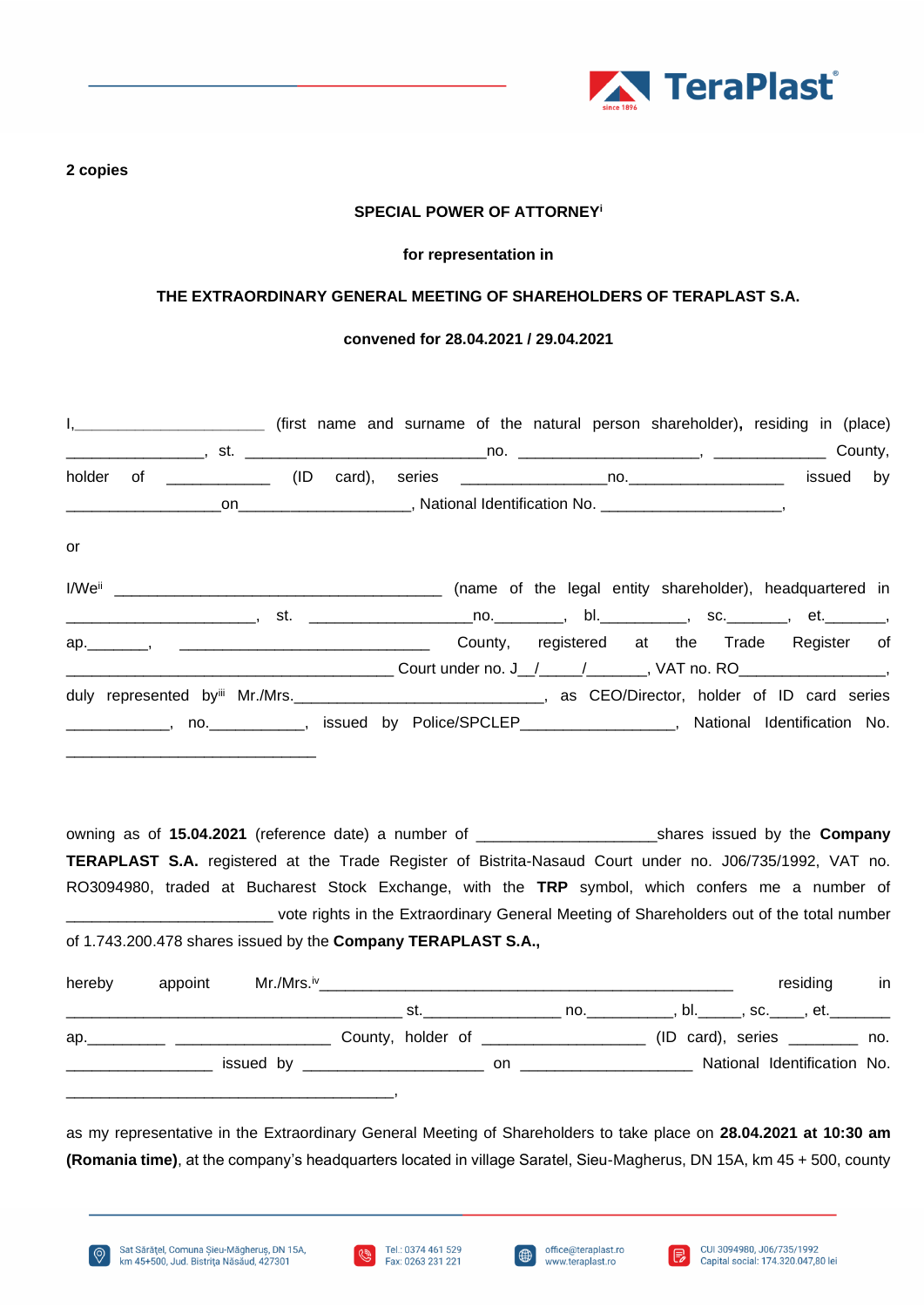

Bistrita-Nasaud, Romania, or on the date of the second meeting in case the first meeting cannot be held, namely 29.04.2021, to exercise the right to vote corresponding to my shares recorded in the Shareholders Record on the reference date, namely 15.04.2021, as follows:

**1.** For **item 1** of the agenda, namely: **"To approve the maximum limit of indebtedness that the company can contract between 28.04.2021 - 28.04.2022 and the approval of the warranty of credit and/or leasing contracts which are going to be accessed within the limit established, with security interest in real estate/pledge, assignments of current and future receivables rights, assignments related to current and future cash, resulting from current accounts and assignments of rights resulted from the insurance policies. The proposal of the Board of Administration is that this limit of indebtedness to reach the total value of 150.000.000 lei.**":

| For | <b>Against</b> | Abstaining |
|-----|----------------|------------|
|     |                |            |

**2.** For **item 2** of the agenda, namely: **"Approval of the supplementation of the maximum limit of indebtedness that the company may contract between 28.04.2021 - 28.04.2022 with the amount of 60.000.000 lei, which will be used (if needed) exclusively to guarantee the loans of the subsidiaries and the approval of the guarantee of the credit and / or leasing contracts to be accessed by the subsidiaries, within the fixed limit, with real estate/movable securities, assignments of present and future receivable rights, assignments related to current and future available funds, resulting from current accounts and assignments of rights resulting from insurance policies."**

| For | <b>Against</b> | <b>Abstaining</b> |  |  |  |
|-----|----------------|-------------------|--|--|--|
|     |                |                   |  |  |  |

**3.** For item 3 of the agenda, namely: "To authorise the Board of Directors to take, for and on behalf of **the Company, all the actions and steps required or useful for the enforcement of item 1 and 2 of this decision, up to the maximum agreed limit of indebtedness. Therefore, the Board of Directors shall issue decisions on:** 

- **taking out bank loans, entering into credit/leasing contracts, extending the bank loan/leasing contracts, establishing the security structure corresponding to the taken out/extended bank loan or leasing contracts, restructuring/establishing new maturity dates for the granted loans, changing the structure of the securities for the pending loans, authorising the persons entitled to sign for and on behalf of TERAPLAST S.A. the bank loan contracts / the leasing contracts / the security contracts / the addendums to the bank loan/leasing contracts, and also any other complementary documents or instruments related to or referred to in the bank loan/leasing contracts, security contracts or any other** 





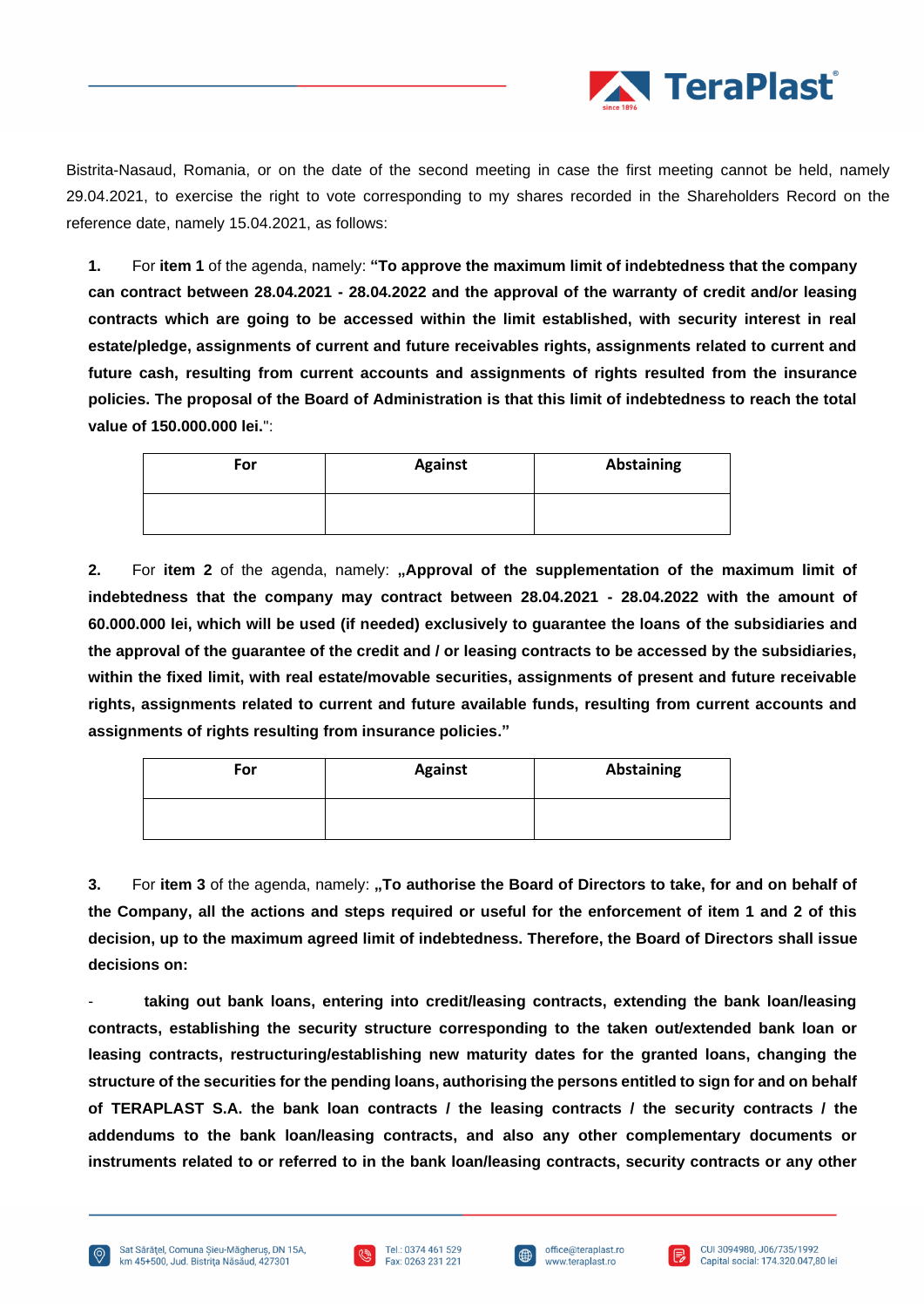

**documents, and also to sign any other forms and requests that might be necessary or useful in relation to such bank transactions.**

- **guaranteeing the access by company's subsidiaries of certain bank credits and / or credit contracts / leasing contracts, establish / change the related guarantee structure, empower the persons who will sign on behalf of and on behalf of TERAPLAST SA the warranty contracts / additional documents and any other documents or instruments that are related to or referenced in the warranty agreements and to sign any other forms, requests that may be necessary or useful related to these transactions."**

| For | <b>Against</b> | Abstaining |
|-----|----------------|------------|
|     |                |            |

4. For item 4 of the agenda, namely: "To authorize the Chairman of the Board of Directors, Mr. Dorel **Goia, to sign, for and on behalf of all the shareholders present at the meeting, the EGMS Decision.":**

| For | <b>Against</b> | <b>Abstaining</b> |  |  |  |
|-----|----------------|-------------------|--|--|--|
|     |                |                   |  |  |  |

**5.** For item 5 of the agenda, namely: "To authorize the company's legal adviser, Mrs. Kinga Vaida, to do **everything that is necessary as to record the EGMS Decision at the Trade Register of Bistrita-Nasaud Court, and to publish such decision in the Official Gazette of Romania, Section 4.":**

| For | <b>Against</b> | Abstaining |  |  |  |
|-----|----------------|------------|--|--|--|
|     |                |            |  |  |  |

# **Please find hereby attached a copy of the valid ID card<sup>y</sup>/a copy of the registration certificate<sup>vi</sup>.**

I hereby authorize the representative referred to above to cast their vote as they may deem appropriate on the matters not identified and included in the agenda until this date, pursuant to the applicable law.

This special power of attorney contains information in accordance with Law 24/2017 on the issuers of financial instruments and market operations, the ASF Regulation no. 5/2018. This special power of attorney should be signed and dated by the principal shareholder. All the boxes of this special power of attorney shall be filled in by the principal shareholder.







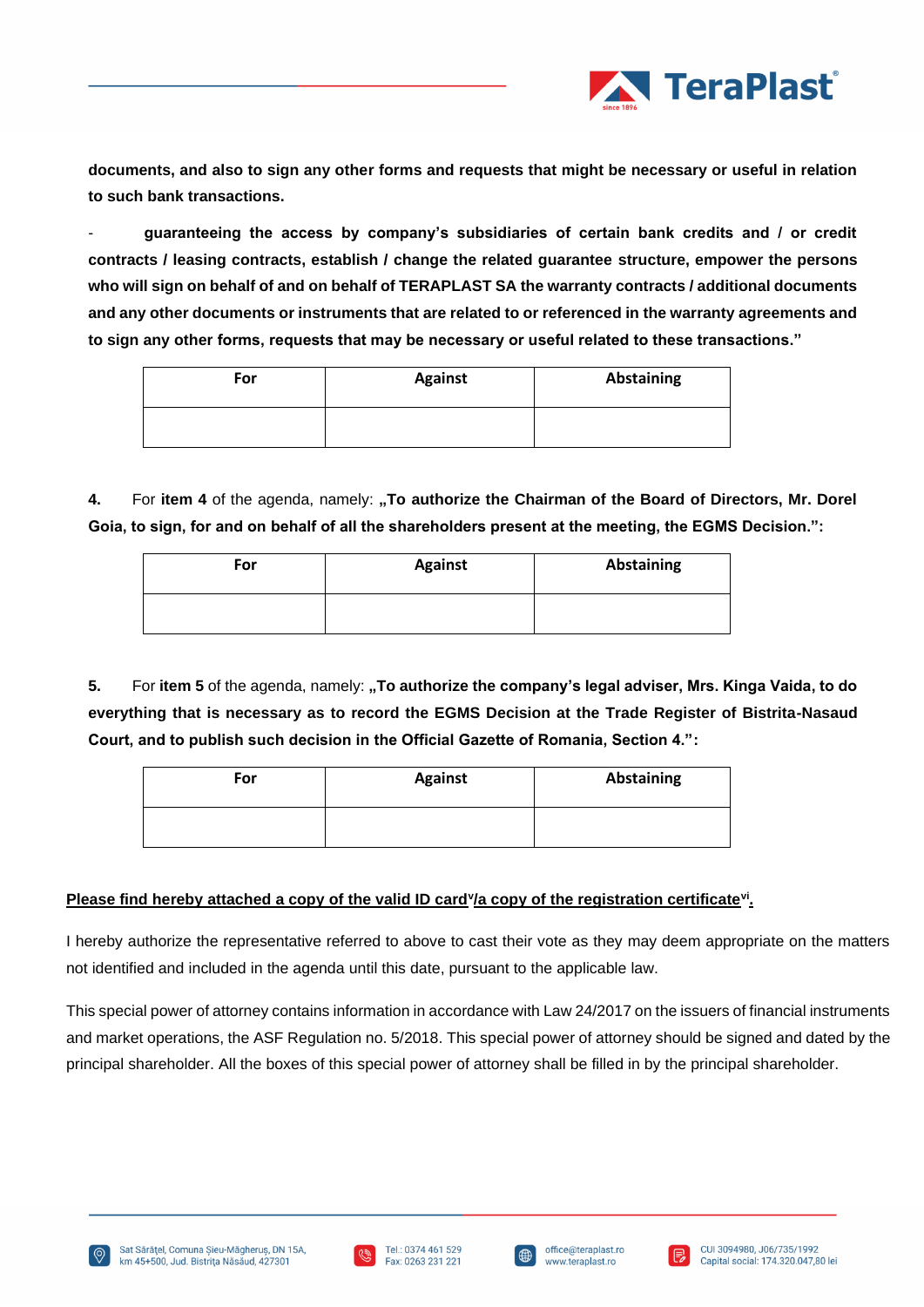

The special power of attorney is executed in 3 original copies, one for the principal, one for the agent, and one to be submitted at the headquarters of the TERAPLAST S.A. not later than **26.04.2021, 10:30 am Romania time**.

Date: **vii\_\_\_\_\_\_\_\_\_\_\_\_\_\_\_\_\_\_\_\_\_\_\_\_\_\_\_\_\_\_\_\_\_\_\_\_\_\_\_ (signature)**

**viii\_\_\_\_\_\_\_\_\_\_\_\_\_\_\_\_\_\_\_\_\_\_\_\_\_\_\_\_\_\_\_\_\_\_\_\_\_\_\_**

(First name and surname of the natural person shareholder or the legal representative of the legal entity, in capital letters)

Personal data entered in this special power of attorney (name and surname, domicile, series, number and date of issuance of identity card, personal numerical code, signature, number of shares held) shall be processed in compliance with the legal provisions regarding the protection of individuals with regard to the processing of personal data and the free circulation of such data, during the period stipulated by law, pursuant to Law no. 24/2017 on Issuers of Financial Instruments and Market Operations and of ASF Regulation no. 5/2018 on Issuers of Financial Instruments and Market Operations, as amended and Law no. 31/1990 on societies.

You benefit from the right of access, intervention, rectification and porting of the data you provide us, limit our processing and even request the deletion of the data.

Please note that interfering with the data you have provided to us may be such as to prevent your mandate from exercising the vote at the Extraordinary General Shareholders' Meeting of the Teraplast S.A. from the date of 28.04.2021/29.04.2021.

In this case, the issuing company is exonerated from liability. Please let us know your requests in any way that is assuring the identity of the applicant and his or her entitlement. We will answer you without delay. If you are dissatisfied, you can contact ANSPDCP.

This section provides information on the legal provisions relating to the processing of personal data of natural persons listed in the special power of attorney.

I, the undersigned, agree that personal data will be processed for the purpose of voting by a trustee at the Extraordinary General Meeting of Shareholders of the Company Teraplast S.A. from the date of 28.04.2021/29.04.2021.

Name and surname: …….…………………..………..

Date: ......................

Signature: ..............................